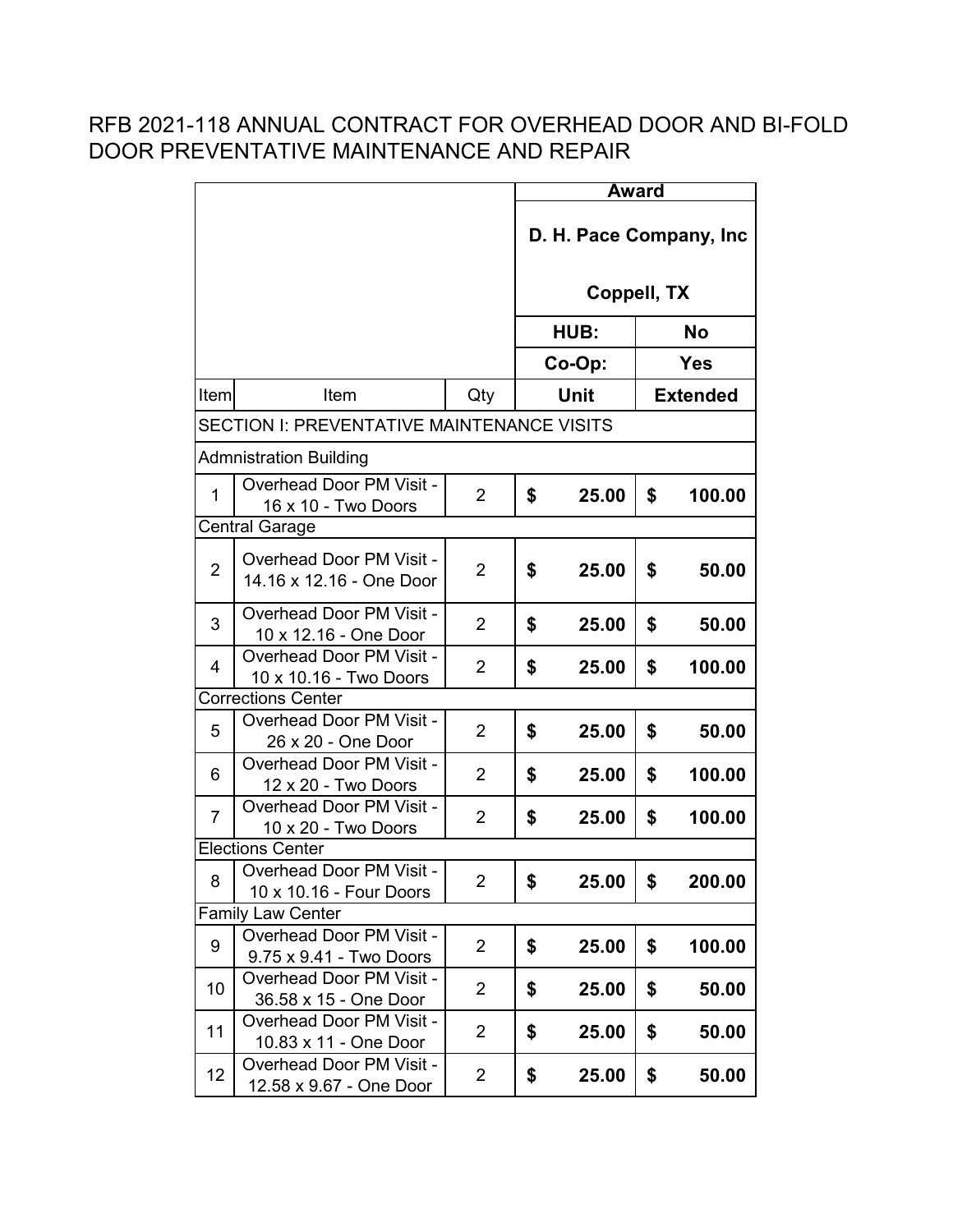|             |      |     |                          | <b>Award</b>    |  |
|-------------|------|-----|--------------------------|-----------------|--|
|             |      |     | D. H. Pace Company, Inc. |                 |  |
|             |      |     | Coppell, TX              |                 |  |
|             |      |     | <b>No</b><br>HUB:        |                 |  |
|             |      |     | Co-Op:<br><b>Yes</b>     |                 |  |
| <b>Item</b> | Item | Qty | <b>Unit</b>              | <b>Extended</b> |  |

| SECTION I: PREVENTATIVE MAINTENANCE VISITS |                                                                            |                |    |       |    |        |
|--------------------------------------------|----------------------------------------------------------------------------|----------------|----|-------|----|--------|
|                                            | <b>Fire Marshal Office</b>                                                 |                |    |       |    |        |
| 13                                         | <b>Overhead Door PM Visit -</b><br>14.16 x 12.16 - Two Doors               | $\overline{2}$ | \$ | 25.00 | \$ | 100.00 |
| 14                                         | <b>Overhead Door PM Visit -</b><br>14.16 x 12.16 - One Door<br>(Opener I)  | $\overline{2}$ | \$ | 25.00 | \$ | 50.00  |
| 15                                         | <b>Overhead Door PM Visit -</b><br>14.16 x 12.16 - One Door<br>(Opener II) | $\overline{2}$ | \$ | 25.00 | \$ | 50.00  |
|                                            | Green Bay Jail                                                             |                |    |       |    |        |
| 16                                         | <b>Overhead Door PM Visit -</b><br>10 x 10 - Three Doors                   | $\overline{2}$ | \$ | 25.00 | \$ | 150.00 |
| 17                                         | <b>Overhead Door PM Visit -</b><br>11.41 x 15.41 - One Door<br>(Opener I)  | $\overline{2}$ | \$ | 25.00 | \$ | 50.00  |
| 18                                         | Overhead Door PM Visit -<br>11.41 x 15.41 - One Door<br>(Opener II)        | 2              | \$ | 25.00 | \$ | 50.00  |
|                                            | <b>Lon Evans Corrections Center</b>                                        |                |    |       |    |        |
| 19                                         | Bi-Fold Door PM Visit -<br>5.91 x 15.2 - Set of Two<br>Doors<br>(Set I)    | $\overline{2}$ | \$ | 25.00 | \$ | 50.00  |
| 20                                         | Bi-Fold Door PM Visit -<br>5.91 x 15.2 - Set of Two<br>Doors<br>(Set II)   | $\overline{2}$ | \$ | 25.00 | \$ | 50.00  |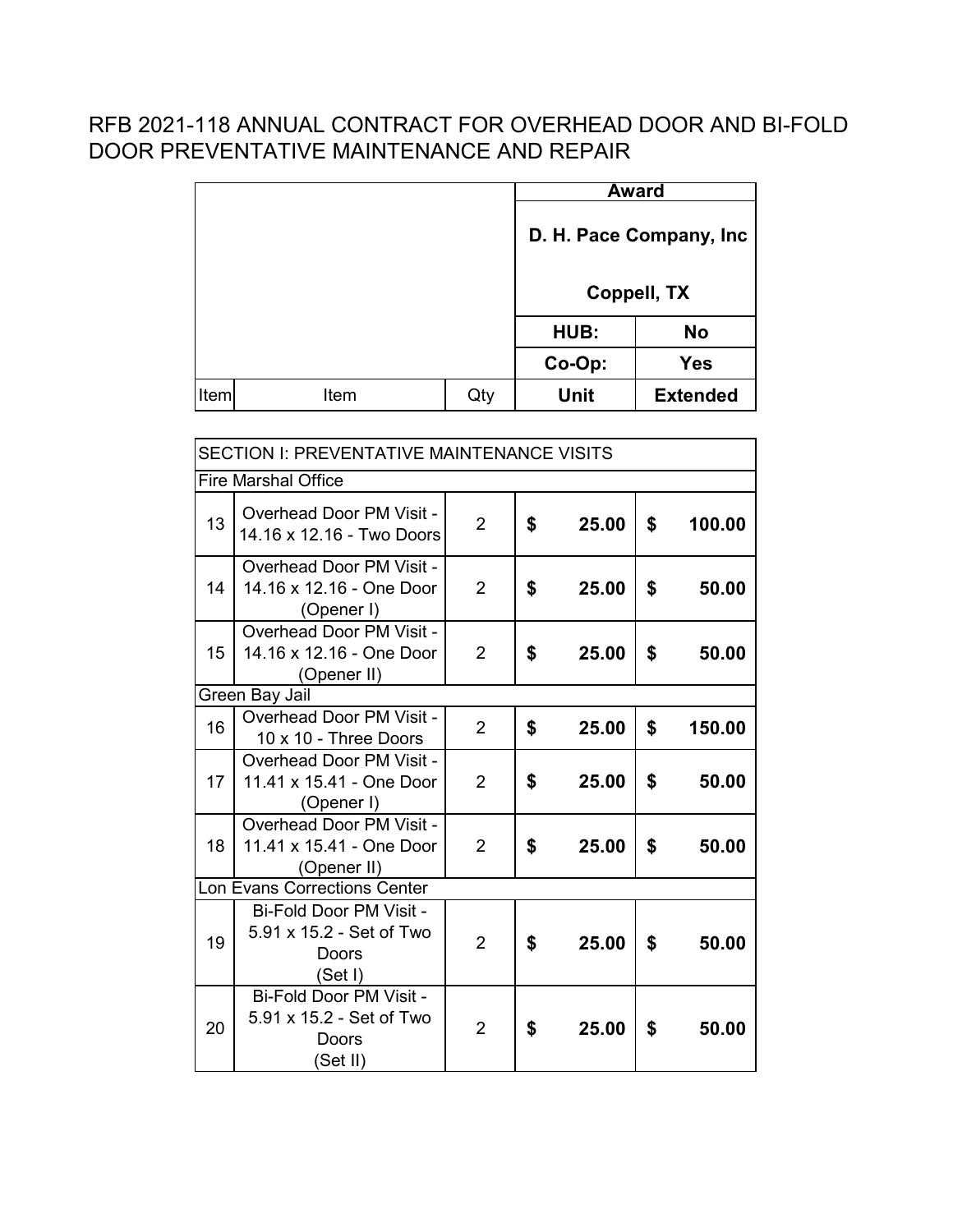|                                   |                                                                |                         |    | <b>Award</b> |    |                 |  |
|-----------------------------------|----------------------------------------------------------------|-------------------------|----|--------------|----|-----------------|--|
|                                   |                                                                | D. H. Pace Company, Inc |    |              |    |                 |  |
|                                   |                                                                |                         |    | Coppell, TX  |    |                 |  |
|                                   |                                                                |                         |    | HUB:         |    | No              |  |
|                                   |                                                                |                         |    | Co-Op:       |    | <b>Yes</b>      |  |
| Item                              | Item                                                           | Qty                     |    | Unit         |    | <b>Extended</b> |  |
| 21                                | Bi-Fold Door PM Visit -<br>11.54 x 15.2 - Set of Two<br>Doors  | $\overline{2}$          | \$ | 25.00        | \$ | 50.00           |  |
|                                   | <b>SECTION I: PREVENTATIVE MAINTENANCE VISITS</b>              |                         |    |              |    |                 |  |
|                                   | <b>Northeast Courthouse</b>                                    |                         |    |              |    |                 |  |
| 22                                | <b>Overhead Door PM Visit -</b><br>9.5 x 9.83 - One Door       | $\overline{2}$          | \$ | 25.00        | \$ | 50.00           |  |
|                                   | Plaza Building                                                 |                         |    |              |    |                 |  |
| 23                                | <b>Overhead Door PM Visit -</b><br>22.91 x 17.91 - One Door    | $\overline{2}$          | \$ | 25.00        | \$ | 50.00           |  |
| 24                                | Overhead Door PM Visit -<br>41.16 x 17.91 - One Door           | $\overline{2}$          | \$ | 25.00        | \$ | 50.00           |  |
|                                   | <b>Resource Connection Building 5000</b>                       |                         |    |              |    |                 |  |
| 25                                | <b>Overhead Door PM Visit -</b><br>10 x 10 - One Door          | $\overline{2}$          | \$ | 25.00        | \$ | 50.00           |  |
| 26                                | <b>Overhead Door PM Visit -</b><br>12 x 12 - Two Doors         | $\overline{2}$          | \$ | 25.00        | \$ | 100.00          |  |
|                                   | <b>Resource Connection Building 5020</b>                       |                         |    |              |    |                 |  |
| 27                                | Overhead Door PM Visit -<br><u> 10 x 12 - One Door</u>         | $\overline{2}$          | \$ | 25.00        | \$ | 50.00           |  |
| 28                                | <b>Overhead Door PM Visit -</b><br><u> 10 x 12 - One Door</u>  | $\overline{2}$          | \$ | 25.00        | \$ | 50.00           |  |
| 29                                | <b>Overhead Door PM Visit -</b><br><u> 10 x 12 - Two Doors</u> | $\overline{2}$          | \$ | 25.00        | \$ | 100.00          |  |
| 30                                | <b>Overhead Door PM Visit -</b><br>10 x 12 - Eight Doors       | $\overline{2}$          | \$ | 25.00        | \$ | 400.00          |  |
| Resource Connection Building 5041 |                                                                |                         |    |              |    |                 |  |
| 31                                | <b>Overhead Door PM Visit -</b><br>10 x 10 - Two Doors         | $\overline{2}$          | \$ | 25.00        | \$ | 100.00          |  |
| 32                                | <b>Overhead Door PM Visit -</b><br>10 x 10 - Two Doors         | $\overline{2}$          | \$ | 25.00        | \$ | 100.00          |  |
|                                   | <b>Resource Connection Building 5051</b>                       |                         |    |              |    |                 |  |
| 33                                | <b>Overhead Door PM Visit -</b><br>10 x 10 - One Door          | $\overline{2}$          | \$ | 25.00        | \$ | 50.00           |  |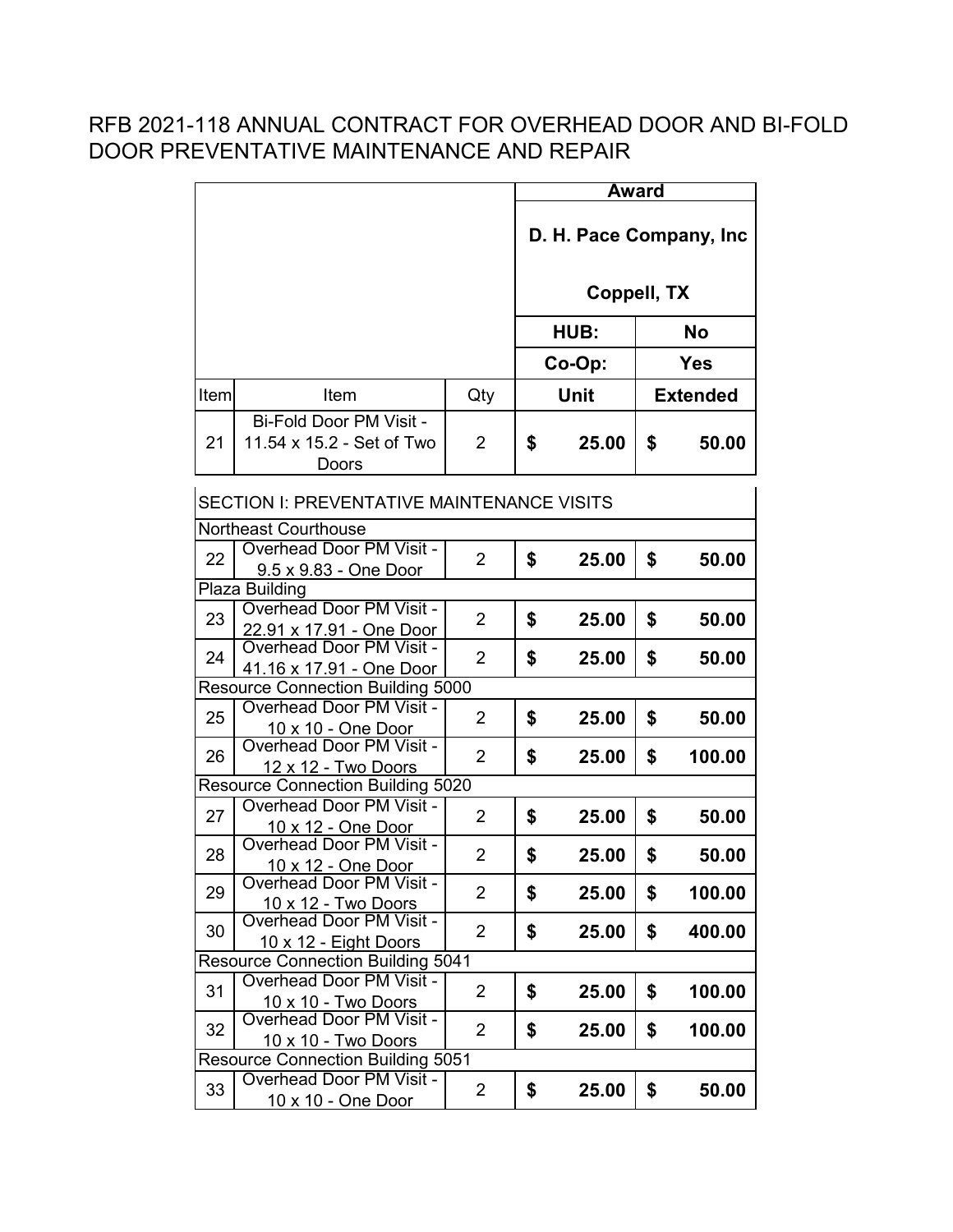|      |                                                          |                |                          | <b>Award</b> |    |                 |
|------|----------------------------------------------------------|----------------|--------------------------|--------------|----|-----------------|
|      |                                                          |                | D. H. Pace Company, Inc. |              |    |                 |
|      |                                                          |                |                          | Coppell, TX  |    |                 |
|      |                                                          |                |                          | HUB:         |    | <b>No</b>       |
|      |                                                          |                |                          | Co-Op:       |    | <b>Yes</b>      |
| Item | Item                                                     | Qty            |                          | Unit         |    | <b>Extended</b> |
| 34   | <b>Overhead Door PM Visit -</b><br>10 x 10 - Three Doors | $\overline{2}$ | \$                       | 25.00        | \$ | 150.00          |

| <b>SECTION I: PREVENTATIVE MAINTENANCE VISITS</b> |                                                                                  |                |    |        |     |          |
|---------------------------------------------------|----------------------------------------------------------------------------------|----------------|----|--------|-----|----------|
| Scott D. Moore Juvenile Justice Center            |                                                                                  |                |    |        |     |          |
| 35                                                | <b>Overhead Door PM Visit -</b><br>10 x 10.5 - Two Doors                         | $\overline{2}$ | \$ | 25.00  | \$  | 100.00   |
|                                                   | <b>Tim Curry Justice Center</b>                                                  |                |    |        |     |          |
| 36                                                | <b>Overhead Door PM Visit -</b><br>9.16 x 8.33 - Two Doors                       | 1              | \$ | 25.00  | \$  | 50.00    |
| 37                                                | Overhead Door PM Visit -<br>14.41 x 13.66 - One Door                             | 1              | \$ | 25.00  | \$  | 25.00    |
| 38                                                | <b>Overhead Door PM Visit -</b><br>12.33 x 13.58 - One Door                      | 1              | \$ | 25.00  | \$  | 25.00    |
| Tom                                               | <b>Vandergriff Civil Courts</b>                                                  |                |    |        |     |          |
| 39                                                | <b>Overhead Door PM Visit -</b><br>24.58 x 16 - One Door                         | 1              | \$ | 25.00  | \$  | 25.00    |
| 40                                                | Overhead Door PM Visit -<br>12.58 x 16 - One Door                                | 1              | \$ | 25.00  | \$  | 25.00    |
| 41                                                | <b>Overhead Door PM Visit -</b><br>12 x 14- One Door<br>Overhead Door PM Visit - | 1              | \$ | 25.00  | \$  | 25.00    |
| 42                                                | 8.5 x 10 - One Door                                                              | 1              | \$ | 25.00  | \$  | 25.00    |
|                                                   | <b>TOTAL SECTION I: PREVENTATIVE</b><br><b>MAINTENANCE VISITS</b>                |                | \$ |        |     | 3,200.00 |
|                                                   | <b>SECTION II: DOOR REPAIR SERVICE</b>                                           |                |    |        |     |          |
| 1                                                 | Parts Mark-Up                                                                    | 1              |    |        | 20% |          |
| $\overline{2}$                                    | <b>Regular Hourly Rate</b>                                                       | 60             | \$ | 95.00  | \$  | 5,700.00 |
| 3                                                 | Non-Regular Hourly Rate                                                          | 1              | \$ | 120.00 | \$  | 120.00   |
| 4                                                 | Holiday/Weekend Hourly<br>Rate                                                   | 1              | \$ | 180.00 | \$  | 180.00   |